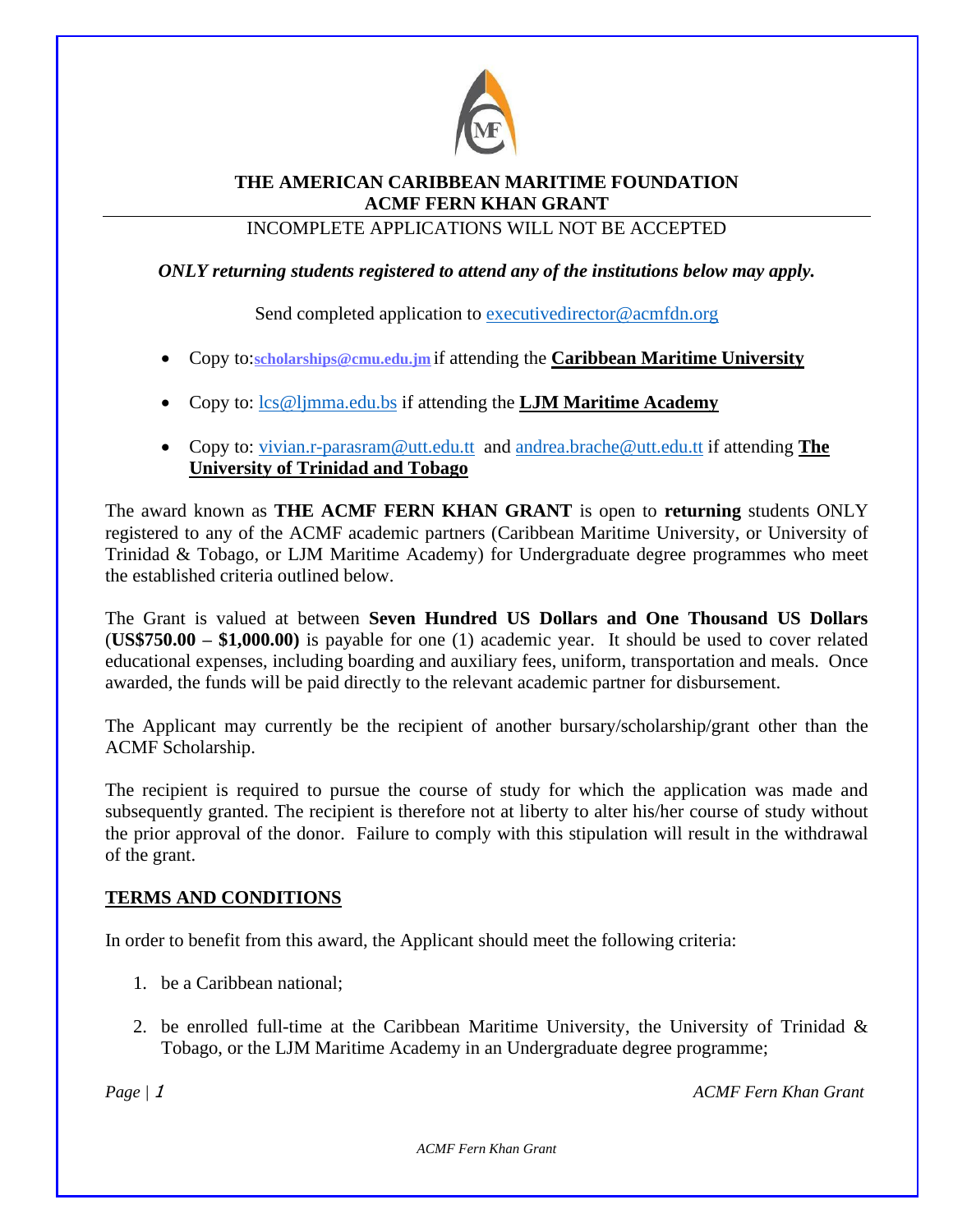- 3. be a person of good character;
- 4. display leadership qualities;
- 5. involvement in extracurricular activities e.g. Sports, Club and Societies, Student Union, etc. (providing documentary proof of same, where possible); and
- 6. Attained a Grade Point Average (GPA) of 2.8 in the academic year prior to application (providing documentary proof of same).

### **INSTRUCTIONS**

Each applicant should complete one (1) copy of the Application Form which should be addressed to the **Office of the University Registrar at the academic partner,** along with the supporting documents listed below. The annual deadline for submission is April  $15<sup>th</sup>$ .

Document List

- 1. Completed ACMF Fern Khan Grant Application Form;
- 2. One (1) passport sized photograph;
- 3. Copy of ID
- 4. Academic Record proof of GPA

\*Please note that incomplete applications will not be processed.

*Page |* 2 *ACMF Fern Khan Grant*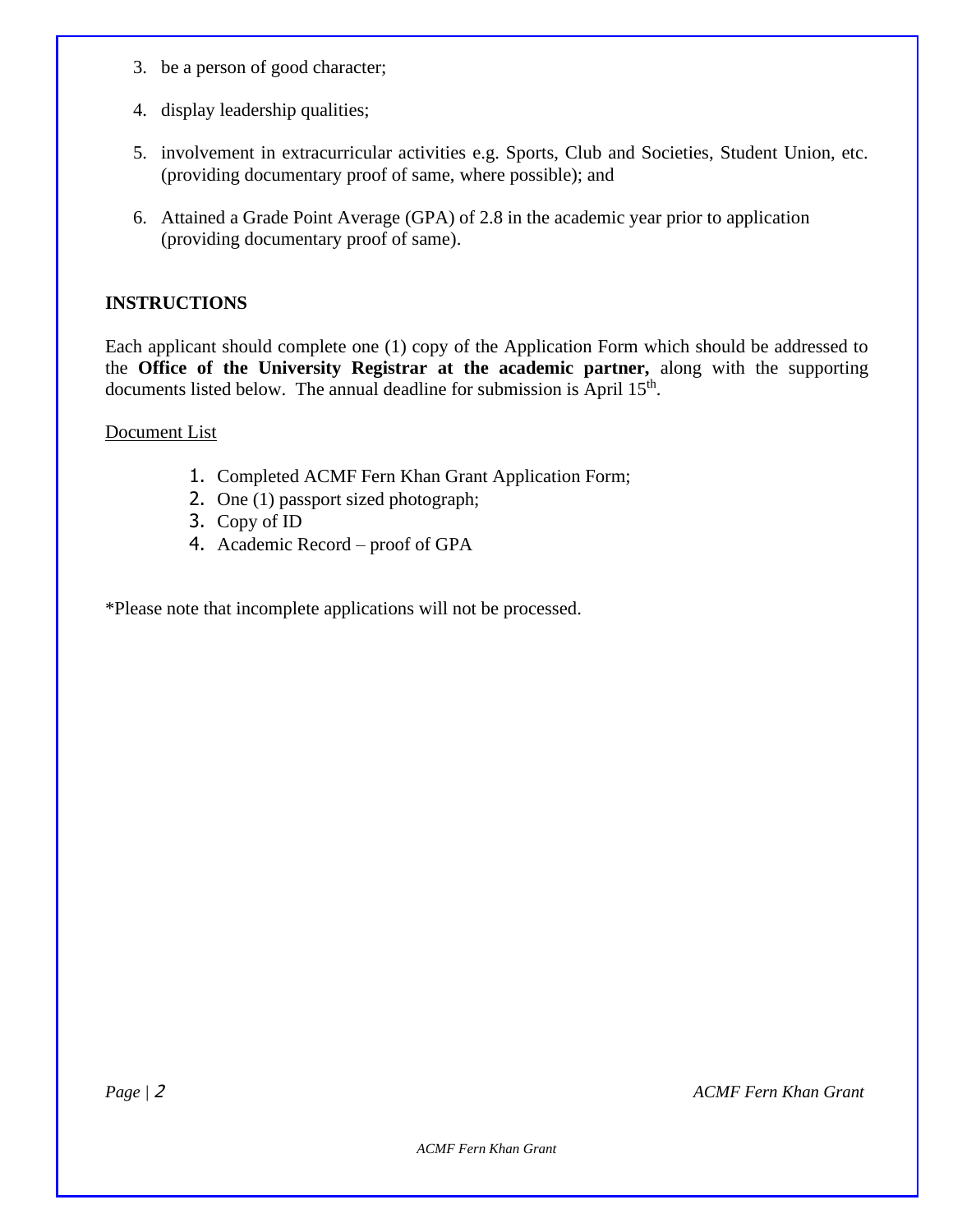

## **THE AMERICAN CARIBBEAN MARITIME FOUNDATION ACMF FERN KHAN GRANT**

# **APPLICATION FORM**

|                                          | <b>BIOGRAPHICAL INFORMATION</b> |         |             |               |  |
|------------------------------------------|---------------------------------|---------|-------------|---------------|--|
| Applicant's Name:                        | First                           | Middle  |             | Surname       |  |
| Student ID#:                             |                                 |         |             |               |  |
| Age:                                     |                                 | Gender: | Male $\Box$ | Female $\Box$ |  |
| Date of Birth:                           | dd / mm / yyyy                  |         |             |               |  |
| Home Address:                            |                                 |         |             |               |  |
|                                          |                                 |         |             |               |  |
|                                          |                                 |         |             |               |  |
| <b>Term Address</b><br>(while on Campus) |                                 |         |             |               |  |
| if different from<br>above:              |                                 |         |             |               |  |
|                                          |                                 |         |             |               |  |
|                                          |                                 |         |             |               |  |
| Telephone Number:                        |                                 |         |             |               |  |
|                                          |                                 |         |             |               |  |
| Email Address:                           |                                 |         |             |               |  |
| <b>EMERGENCY CONTACT</b>                 |                                 |         |             |               |  |

*Page |* 3 *ACMF Fern Khan Grant*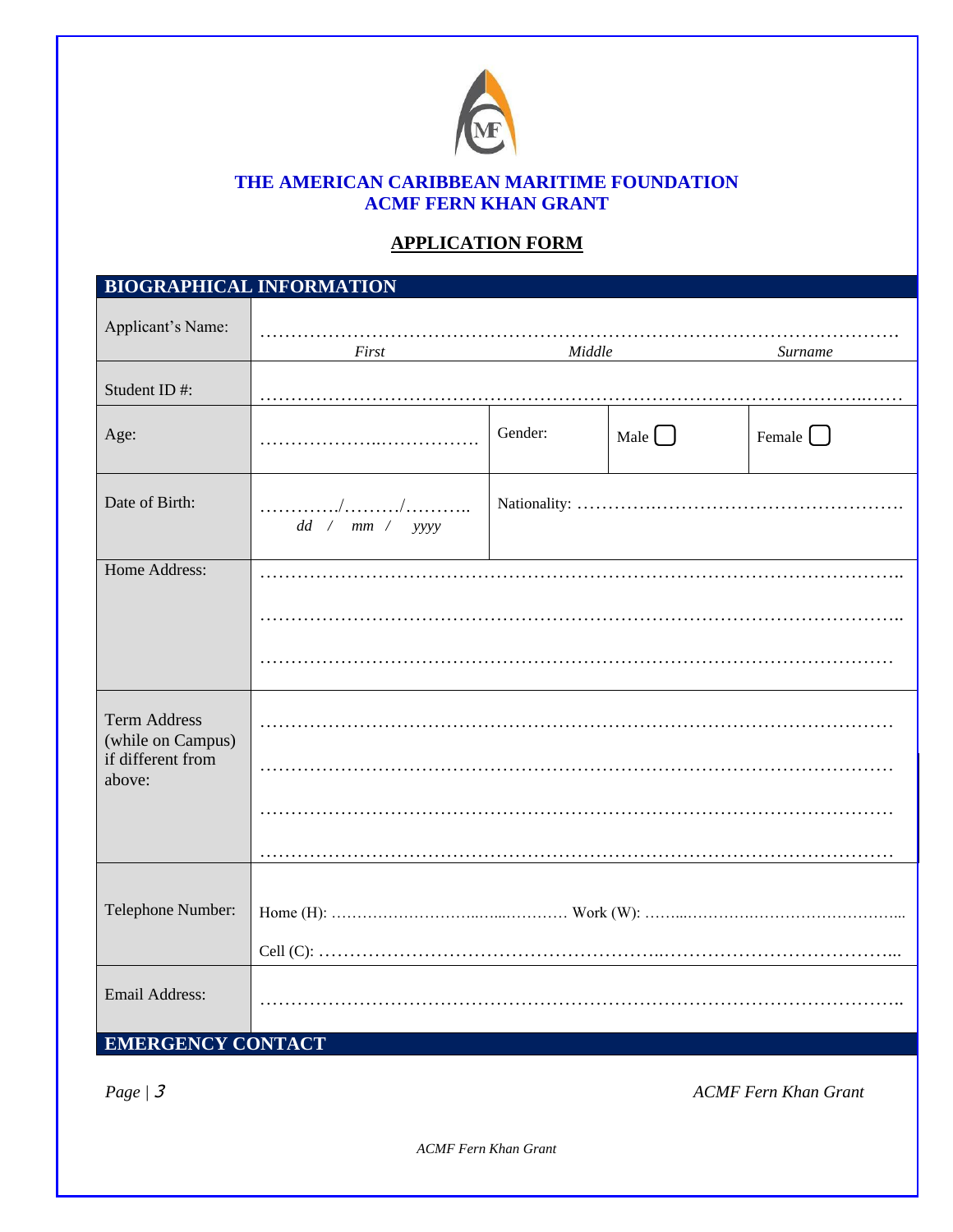| Name:                    |                                                                                               |                                    |                             |
|--------------------------|-----------------------------------------------------------------------------------------------|------------------------------------|-----------------------------|
| Address:                 |                                                                                               |                                    |                             |
|                          |                                                                                               |                                    |                             |
|                          |                                                                                               |                                    |                             |
|                          |                                                                                               |                                    |                             |
| Email Address:           |                                                                                               |                                    |                             |
| Telephone Number:        |                                                                                               |                                    |                             |
|                          |                                                                                               |                                    |                             |
| <b>ACADEMIC PROFILE</b>  |                                                                                               |                                    |                             |
| Faculty:                 |                                                                                               |                                    |                             |
| Programme:               |                                                                                               |                                    |                             |
| <b>Enrolment Status:</b> | Full Time                                                                                     | Part-Time                          |                             |
| Current year of<br>Study |                                                                                               | <b>Expected Year of Graduation</b> |                             |
|                          | <b>LEADERSHIP &amp; VOLUNTEERISM</b>                                                          |                                    |                             |
|                          | List any leadership position(s) or office(s) held during your educational/professional career |                                    |                             |
| Page / 4                 |                                                                                               |                                    | <b>ACMF Fern Khan Grant</b> |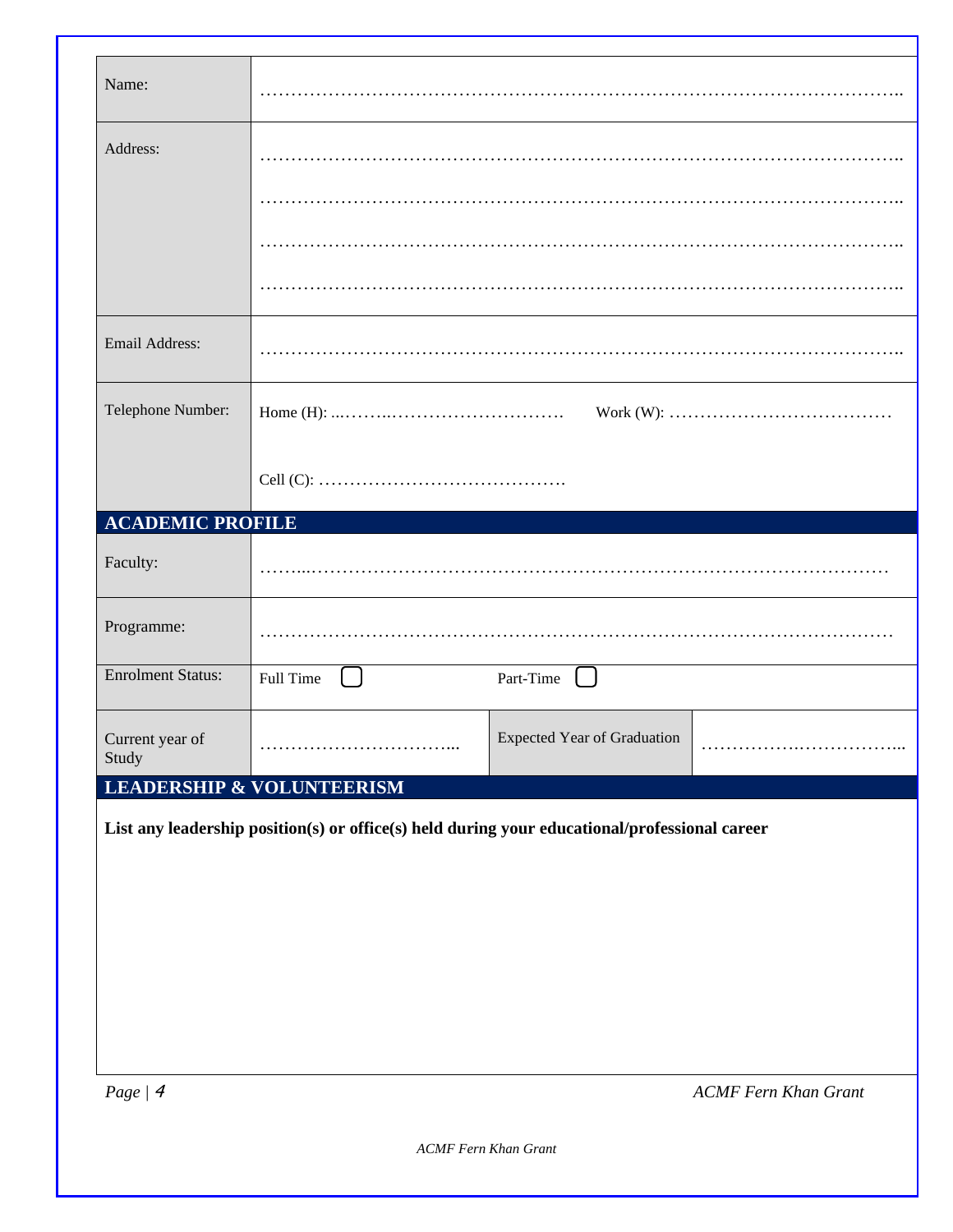# **EXTRACURRICULAR INVOLVEMENT**

**List any clubs / societies or other extracurricular group that you have been a member of** 

**Write a brief statement about your career goals, leadership abilities and community involvement. Include activities at the institution where you are registered.** (Not to exceed Two Hundred and Fifty (250) words).

…………………………………………………………………………………………………………………

*Page |* 5 *ACMF Fern Khan Grant*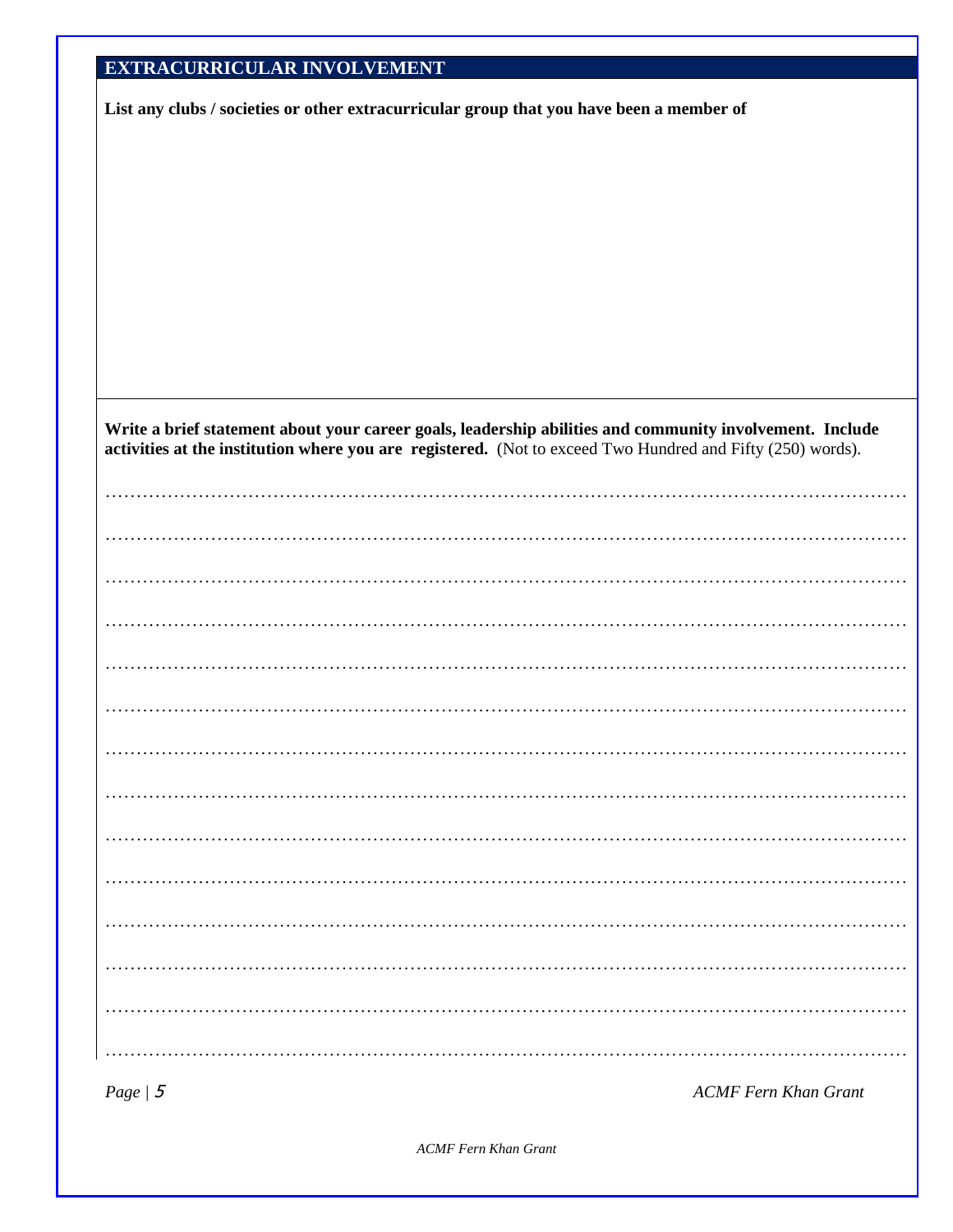| Write a brief personal statement about your financial need (Not to exceed Three Hundred (300) words) |
|------------------------------------------------------------------------------------------------------|
|                                                                                                      |
|                                                                                                      |
|                                                                                                      |
|                                                                                                      |
|                                                                                                      |

 $Page / 6$ 

**ACMF Fern Khan Grant**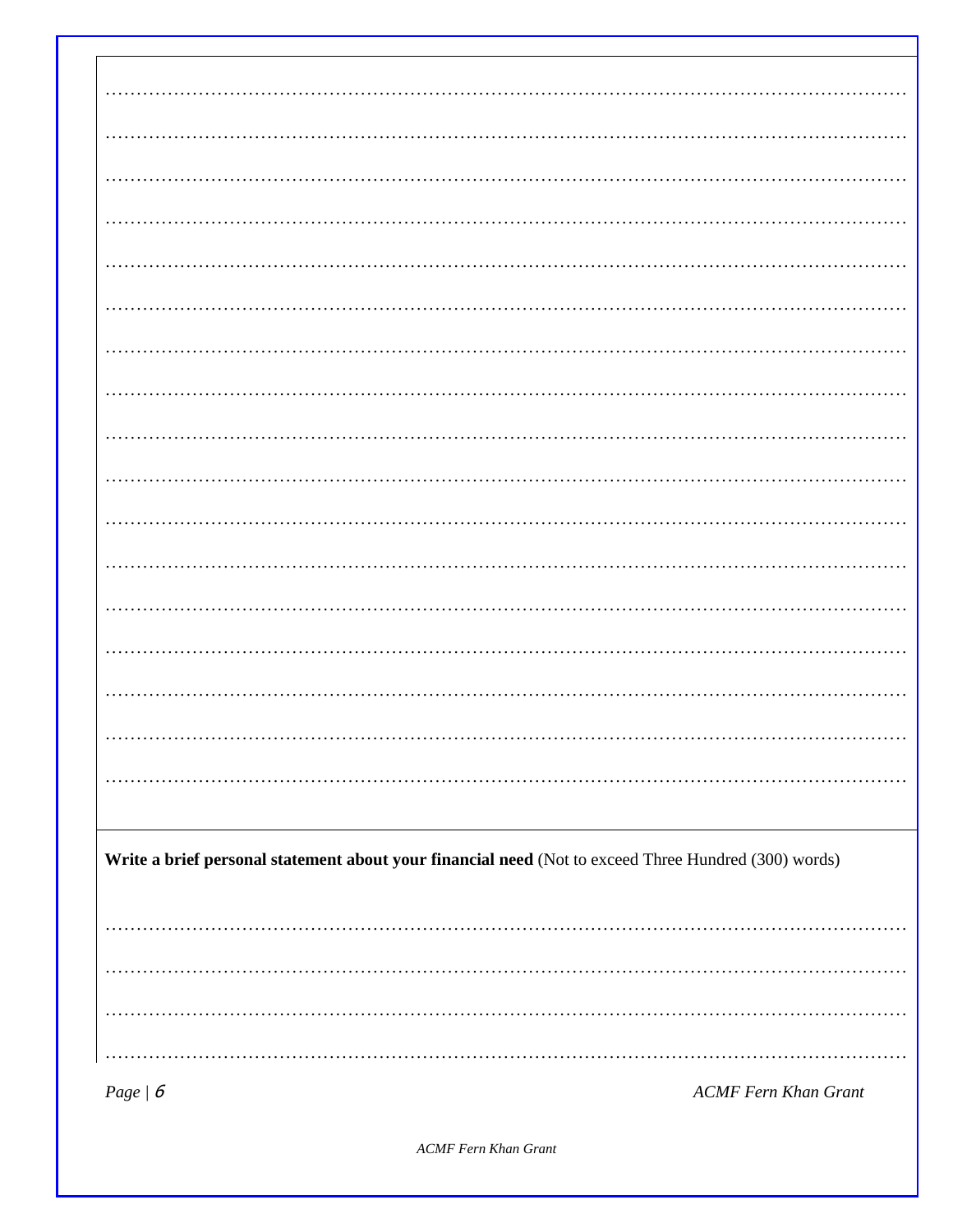$\ddot{\phantom{a}}$ 

**ACMF** Fern Khan Grant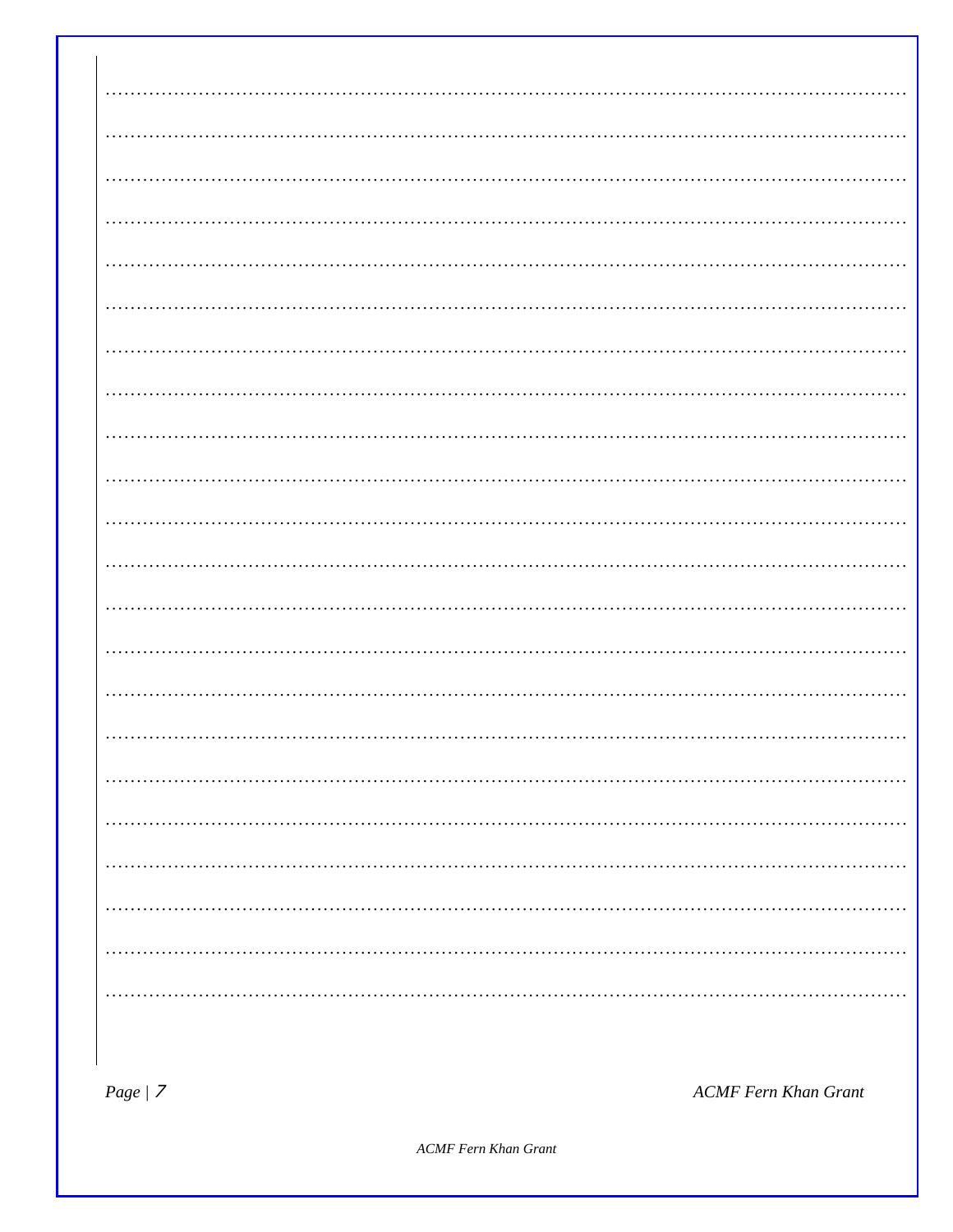| <b>SOURCE OF FUNDS</b>                                    |                                                                                        |                  |                                            |  |
|-----------------------------------------------------------|----------------------------------------------------------------------------------------|------------------|--------------------------------------------|--|
| How are your University expenses currently being covered? |                                                                                        |                  |                                            |  |
| Student Loan $\Box$                                       | Parental Support $\bigcup$                                                             | Boarding Grant U |                                            |  |
| Other $\begin{bmatrix} \end{bmatrix}$                     |                                                                                        |                  |                                            |  |
|                                                           |                                                                                        |                  |                                            |  |
|                                                           | If you applied for a Student Loan, has it been approved?                               | Yes<br>$\Box$    | Pending<br>$\overline{N_0}$ $\overline{J}$ |  |
|                                                           | If you have not applied for a Student Loan or Scholarship, please state the reason(s): |                  |                                            |  |
|                                                           |                                                                                        |                  |                                            |  |
|                                                           |                                                                                        |                  |                                            |  |
|                                                           |                                                                                        |                  |                                            |  |
|                                                           |                                                                                        |                  |                                            |  |
|                                                           |                                                                                        |                  |                                            |  |
|                                                           |                                                                                        |                  |                                            |  |
|                                                           |                                                                                        |                  |                                            |  |
|                                                           |                                                                                        |                  |                                            |  |
| FOR OFFICIAL USE ONLY                                     |                                                                                        |                  |                                            |  |
| <b>DOCUMENTS SUBMITTED</b>                                |                                                                                        |                  |                                            |  |
|                                                           | <b>Completed ACMF Bursary Application Form</b>                                         |                  |                                            |  |
| One (1) passport sized photograph                         |                                                                                        |                  |                                            |  |
| Copy of ID                                                |                                                                                        |                  |                                            |  |
| Academic Record - proof of GPA                            |                                                                                        |                  |                                            |  |
| Date Received                                             |                                                                                        |                  |                                            |  |
| <b>Employee Name:</b>                                     |                                                                                        |                  |                                            |  |
|                                                           |                                                                                        |                  |                                            |  |
| <b>Employee Signature</b>                                 |                                                                                        |                  |                                            |  |
| Page $/ 8$                                                |                                                                                        |                  | <b>ACMF Fern Khan Grant</b>                |  |